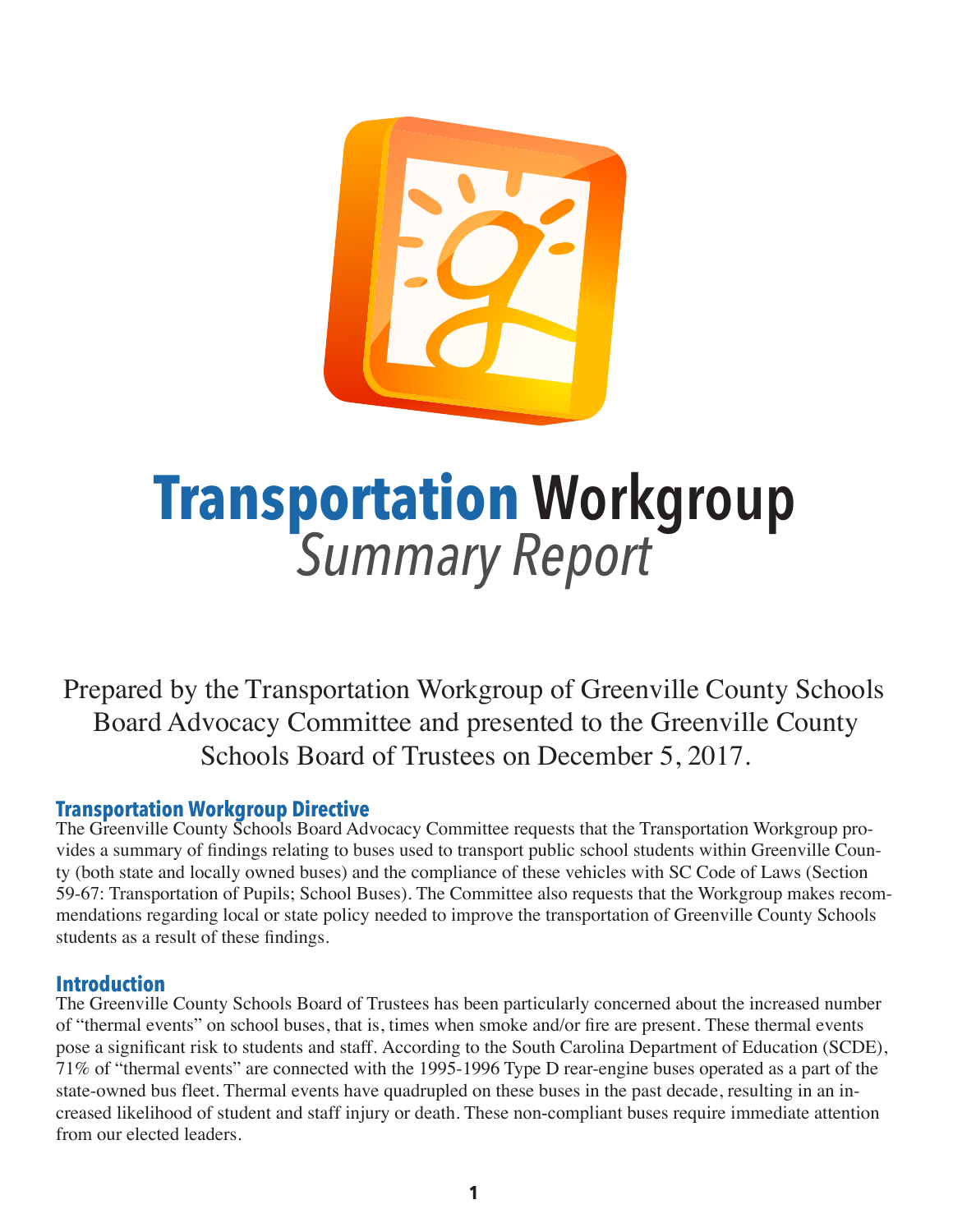As of December 2017, SCDE calculates a need for \$44 million from the General Assembly to replace these 1995-1996 buses statewide. Further, the SCDE calculates that an additional \$115 million is needed to replace additional outdated buses and bring the state-owned fleet into compliance with state law.

In light of statewide competing funding needs (e.g., pension reform, roads, teacher recruitment and retention, and failed energy investments), this almost insurmountable cost requires local school districts, the SC Department of Education, and the SC General Assembly to review policies and consider changes to improve our stateowned school bus transportation system and empower local districts to tackle this statewide issue with local flexibility.

Unfortunately, while the SC General Assembly appropriated \$20.5 million from lottery funds to escalate bus replacement in FY18, Gov. Henry McMaster vetoed these funds. While we are extremely disappointed in this action and recommend strongly that the General Assembly override this veto, we know that an override of this veto alone will not solve our state's student transportation challenges.

The Workgroup has reviewed *SC Code of Laws Section 59-67: Transportation of Pupils, School Buses* and assessed the state-owned bus fleet allocated to our District for transportation needs for compliance with law, and this report contains recommendations for policy changes to improve the safety and efficiency of our fleet.

In addition, the Transportation Workgroup of The Greenville County Schools Board Advocacy Committee provides a summary of challenges, a list of proposed policy changes to address those challenges (many at little or no additional cost to taxpayers), a detailed narrative for each challenge, and an appendix of existing reports, meeting minutes, interviews, and data points.

Note: While most of this data was collected as part of an assessment of Greenville County Schools' transportation needs, we are confident that the needs, solutions, and data points are relevant to other school districts across the state, and we are eager to share this report with our colleagues.

## **Summary of Primary Challenges and Proposed Solutions**

When reviewing our state-owned bus system for compliance with *SC Code of Laws Section 59-67: School Buses,* there are three themes that most warrant the attention of South Carolina's leaders:

**Replacement of buses most likely to cause "thermal events."** Quite simply, any action by the General Assembly that doesn't prioritize the removal of the fire-prone 1995-1996 buses is misguided. There is no action more pressing in improving safety and operational efficiency of our fleet than the elimination of these 1995-1996 buses.

**Improvement of reliable transportation options to improve operational efficiency, reduce operating costs, and ensure fewer late arrivals for students.** Our bus fleet is out of compliance with the SC General Assembly's own mandate of a 15-year replacement cycle. The SC General Assembly and SCDE must reach consensus and annually appropriate adequate funds for the state-mandated bus replacement cycle. Additionally, some policy changes to encourage collaboration between SCDE and local school districts, and between local school districts and regional public transportation providers could save taxpayer dollars through shared services and should be considered.

**Adoption of policy changes necessary to allow the SC Board of Education to grant waivers to local school districts from applicable regulations to foster innovative efforts and allow local school districts and SCDE to work collaboratively to address our underfunded transportation system.**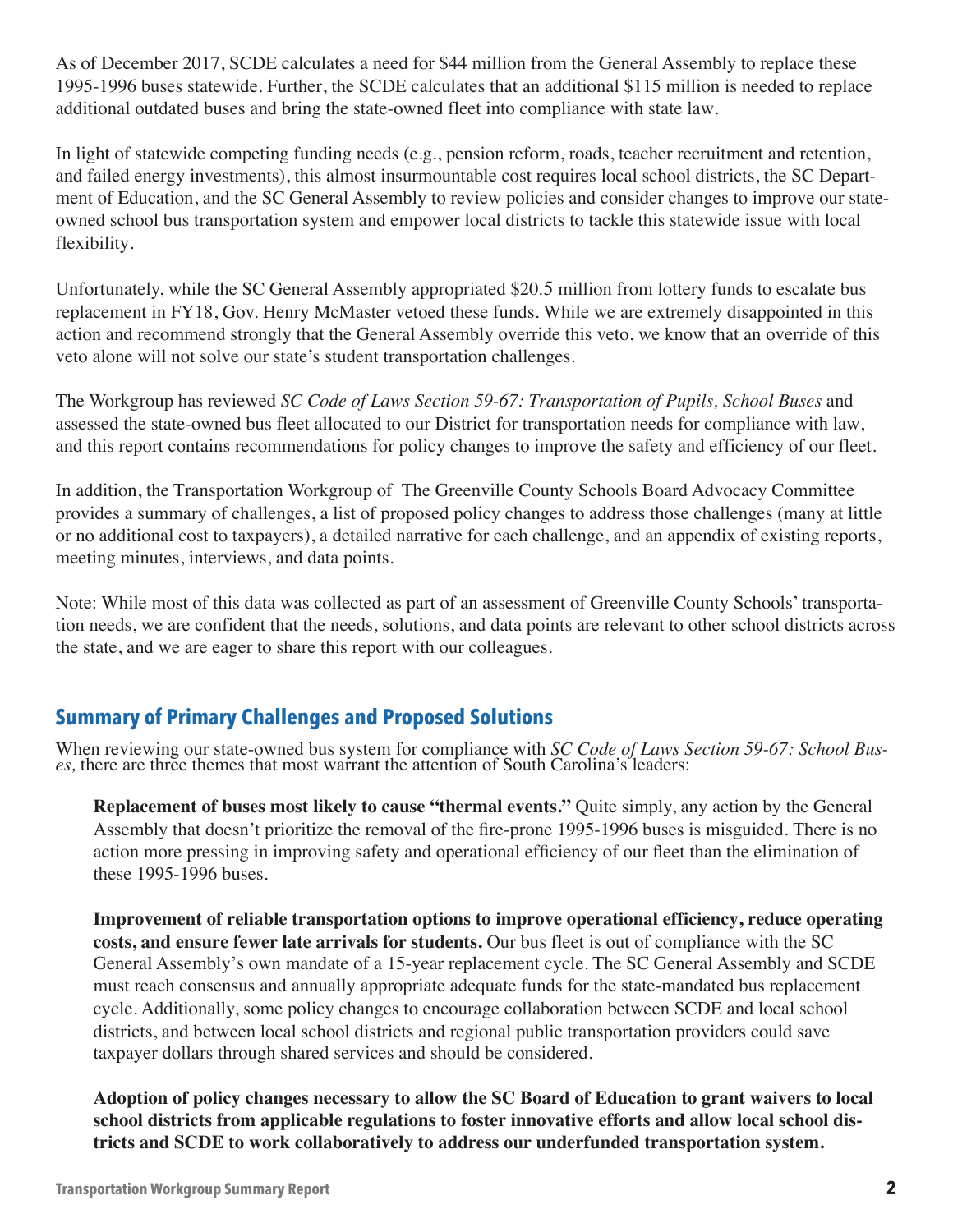There are some innovative steps that would reduce demand on our fleet, such as:

- *• Adjusting regulations on Public School driver credentials to allow a non CDL driver to operate a 14-passenger bus on regular routes*
- *• Increasing walkability to schools*
- *Improving electronic bus monitoring systems to support efficiency, increase driver accountability, and improve student monitoring*
- *• Encouraging adjustments in bus policy to allow collaboration with local public transportation systems (e.g., Greenlink, CAT)*

## **Summary of Proposed Policy Positions Recommended by the Greenville County Schools Board of Trustees Advocacy Committee Transportation Workgroup**

Policy Positions for State Legislators *(described in detail on the following pages)*:

- In accordance with SC Code of Laws 59-67-530, the SC General Assembly must immediately fund the replacement of all 1995-1996 Type D rear-engine buses by overriding Gov. McMaster's veto and allocating the funds necessary to replace the remainder of the 1995-1996 buses from the state-owned fleet.
- In accordance with SC Code of Laws 59-67-543, the General Assembly should prohibit SCDE from including 1995-1996 buses in allocations made to local school districts. These buses are demonstrably unsafe, and the risk of a thermal event has quadrupled over the past decade. To include these buses in our daily routing is a gamble our legislators should not ask local school districts to take.
- The General Assembly should annually appropriate the necessary funds for a 15-year bus replacement cycle, as required by statute. SCDE's current estimated cost to achieve this is \$34.1 million per year.
- The SCDE must develop and the General Assembly must fund a formula to add additional buses to the school bus fleet to accommodate student growth.
- The General Assembly should require SCDE to promulgate and publish the "average per pupil operating cost of its state-owned fleet" as required by 59-67-460 to allow local school districts the flexibility to contract out parts of the bus operation system.
- The General Assembly should adopt a proviso allowing SCDE to sell the Halton Road state-owned bus shop and use the proceeds to build a new bus shop facility co-located with GCS' bus shop at Donaldson Center.
- The State Board of Education (SBE) should amend regulations regarding public school driver credentials to allow non-CDL drivers to operate 14 –passenger buses on regular routes.
- The General Assembly should appropriate the necessary funds to reduce the "hazardous route" zone from 1.5 miles to .5 miles to increase the likelihood that a student could be served by bus transportation in unsafe, dense, urban traffic areas.
- The General Assembly should appropriate the necessary funds to equip all buses with wi-fi and bus driver and passenger monitoring, including GPS tracking, two-way communications, cameras, and microphones.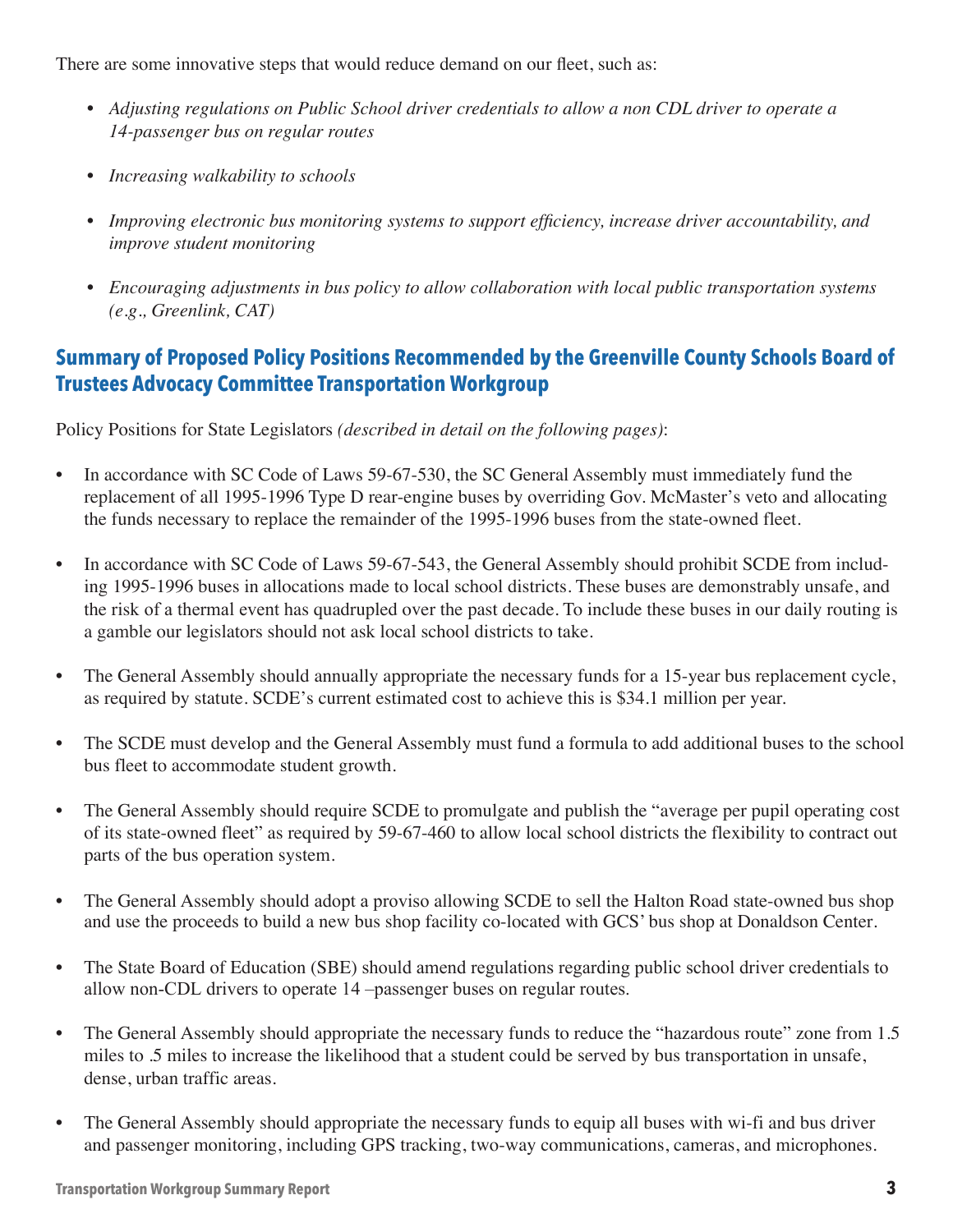• Finally, we are aware that there is currently proposed legislation (H.4389) that would turn over control of the bus fleet to local school districts. This workgroup recommends that the General Assembly take no action regarding ownership issues until the General Assembly and SCDE modernize the bus fleet, replacing all buses that are 15 years or older.

### **Policy Positions for Local Elected Leaders (described in detail on the following pages):**

- Greenville County Council and local municipalities should reduce hazardous routes by requiring new residential developments to include pedestrian facilities that connect to the public sidewalk system and by working to ret-rofit existing developments to create safe routes to schools (e.g., multi-use paths, bike paths, sidewalks, signal-ized and non-signalized crosswalks).
- Greenville County Schools staff and board should meet with City of Greenville and Greenville County staffs and councils to explore possible cost savings and system efficiencies of coordinated shared bus services be tween Greenville County Schools and Greenlink and the policy recommendations necessary to foster these collaborations.

## **Challenge #1: Replacement of Buses Most Likely to Cause Thermal Events**

## *"It was an inferno"*

On Tuesday, May 9, 2017, two students riding in the back of a school bus in Duncan, SC, thought they smelled smoke. They notified their bus driver, Teresa Stroble, who immediately pulled over and evacuated all 56 students on board. Within moments, the bus erupted into flames. One bystander, David Porter, shared his experience with Fox Carolina News: "I heard the screaming and when I came outside it was an inferno and I saw no one. There was literally nobody, not on the street, not on the side of the streets, anywhere. It was just a big bus and an inferno and all the screaming had stopped."

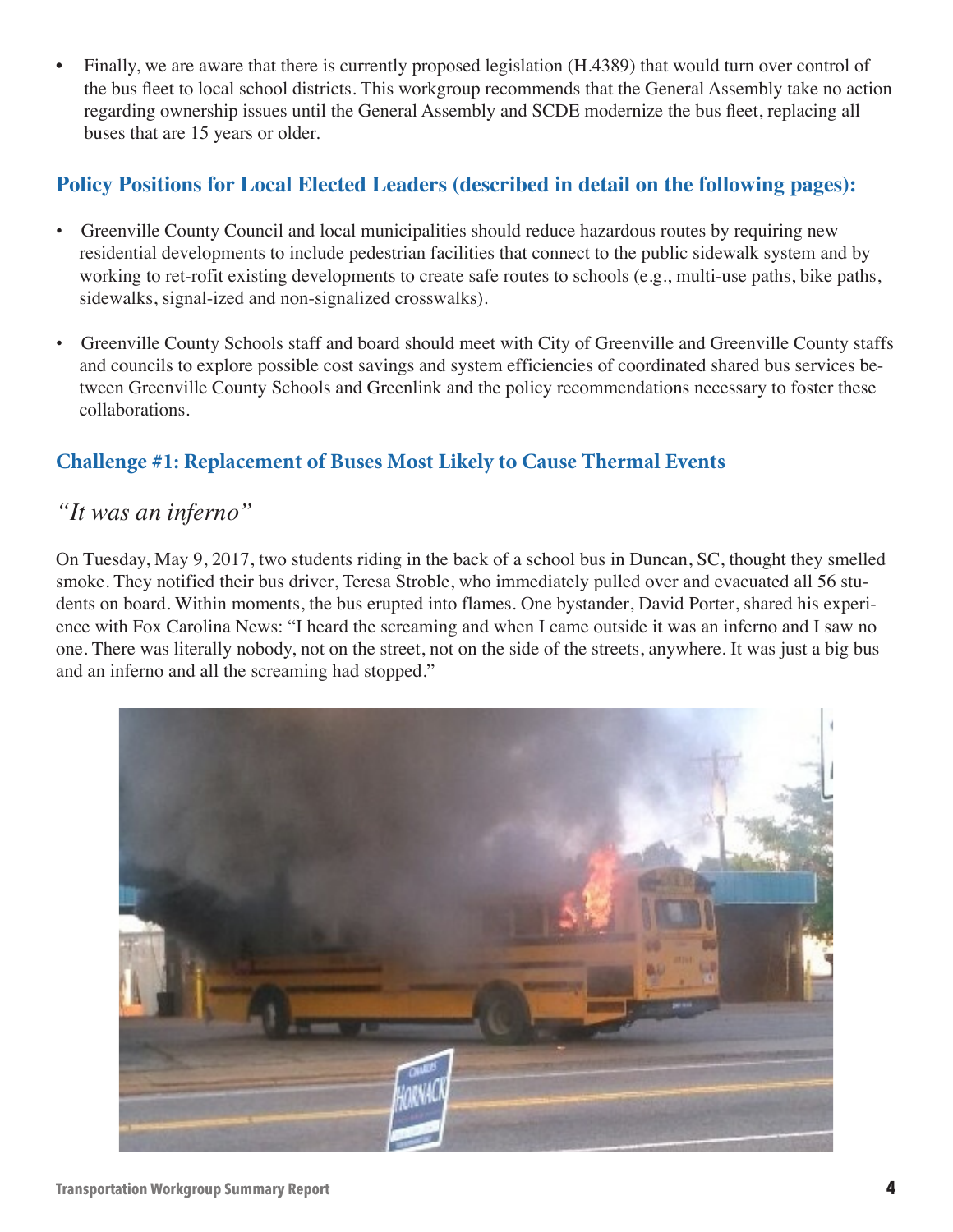Earlier this year, Teresa Stroble and her 56 passengers experienced what the SC Department of Education describes as a "thermal event"; that is, the presence of fire and/or smoke while the bus is in operation. Their experience is all too common on our state-owned bus fleet. Thankfully, Stroble's quick action saved the lives of all the students on her bus, and no one was injured. Had Stroble hesitated just 60 seconds, the outcome could have been very different.

The increased frequency of thermal events is one of the most concerning findings of this Workgroup's study. According to the SCDE 2016 report, of particular concern are the 1995-1996 Type D rear-engine buses that have a "high proclivity" for thermal events (i.e., catching fire). According to SCDE, 75% of all thermal events that have occurred in past 20 years on state-owned public school buses took place on 1995-1996 Type D rear-engine buses. As of 2016, SCDE still has 775 of these 1995-1996 vehicles in operation. These buses, which exceed the state-mandated 15-year replacement cycle *(Section 59-67-580: Replacement Cycle; funding)*, are scattered throughout every school district in South Carolina. As of this report, Greenville County Schools has 40 of these high-risk vehicles in our SCDE bus fleet, many on our roads each day transporting students to school.

# *Thermal events have quadrupled*

The Workgroup reviewed action taken by SCDE staff to reduce the frequency of these events. Significant steps have been taken to help reduce the risk these vehicles pose. SCDE staff, along with the SC General Assembly, have implemented safety improvements for these buses, including manufacturer-recommended changes (e.g., the removal of Racor fuel filter systems, cabling changes, and the installation of Heat Sensors that send a unique alarm/alert to drivers anticipating thermal events).

After reviewing changes made with SCDE transportation staff and local district transportation staff, it is clear, however, that while these short-term fixes are reducing the risk of thermal events, they are not eliminating them.

In fact, according to a 2016 SCDE report, incidents of thermal events have INCREASED.

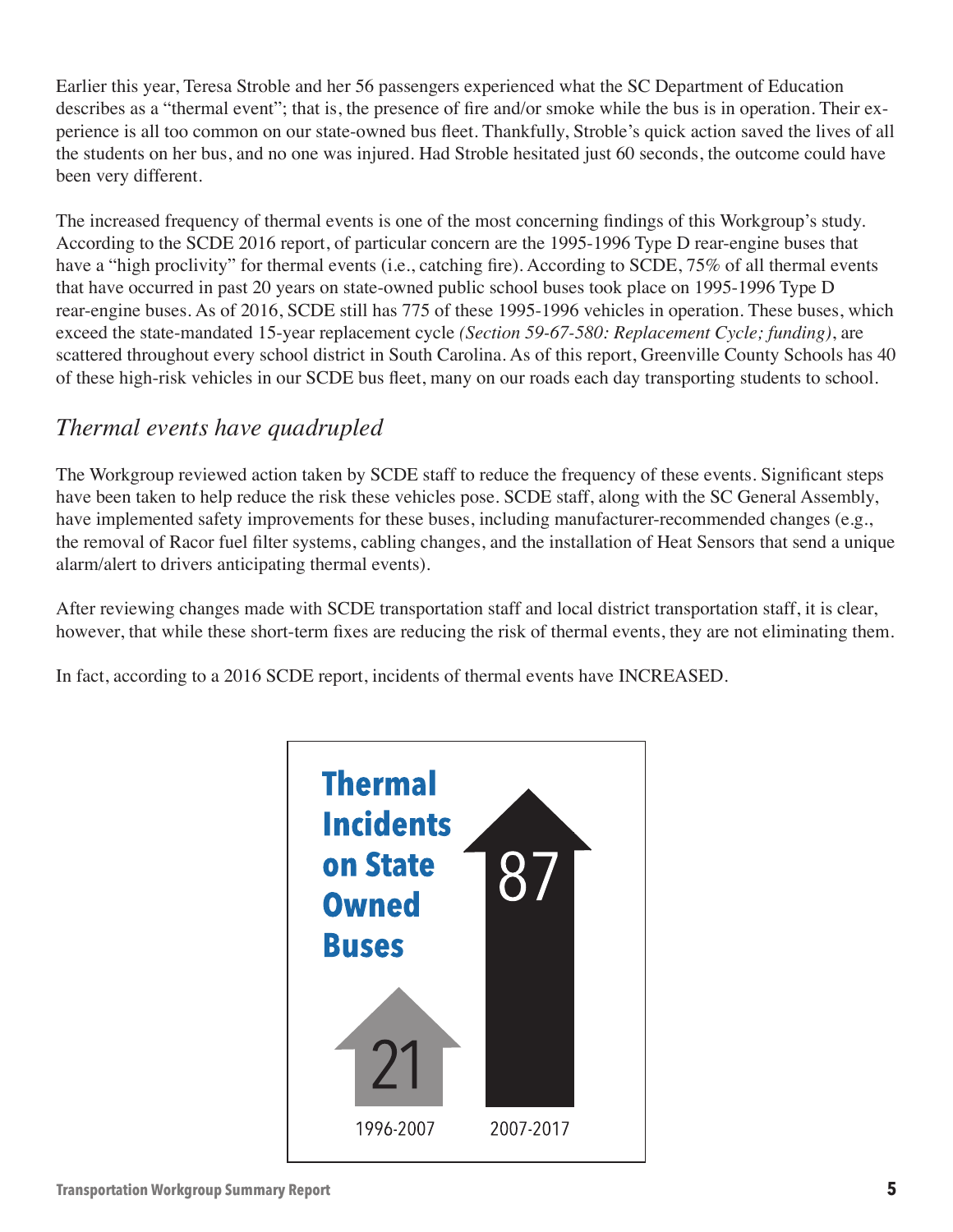# *"It is not a matter of if these buses catch fire, but when"*

Comparing two windows (1996-2006 and 2007-2016), thermal events have quadrupled over the past decade. Our students are four times more likely to be involved in a thermal event today than they were 10 years ago.

A concern that one SCDE transportation employee noted "keeps me up at night" is that these thermal events are not preventable, and, our Workgroup finds, it is a numbers game as to when a bus full of students will be involved in a tragic event. As one SCDE transportation staff member noted, "it is not a matter of if these buses catch fire, but when."

Additionally, the thermal sensors are providing a false level of comfort for our state. These thermal sensors are designed to notify the driver with an early warning when a bus begins to overheat, allowing time for the driver to pull over and evacuate the bus. (Note: The Duncan bus did not have a thermal sensor; however, all 1995-1996 bus are currently equipped).

When asked if the thermal sensor would make a difference, one SCDE transportation staff member explained, "These sensors give drivers an early warning, but we are talking extra seconds, not minutes." In fact, on the day our Workgroup toured the Greenville and SCDE bus maintenance centers; there was a thermal event on a bus in Simpsonville. The driver noticed smoke and flames coming from the tailpipe of the vehicle, immediately pulled over, and the bus was sent to the shop. At no time during that bus's operation did the thermal sensor alert the driver to an issue. A second thermal event occurred in Greenville in November 2017. While the driver safely evacuated the bus, the driver again received no advance warning from the thermal sensor.

# Relevant areas where we find SCDE is out of compliance with SC Code of Laws:

*SC Code of Laws Section 59-67-543: The Department of Transportation shall be responsible for providing all*  supplies required for the operation of state-owned school buses and for maintaining them in efficient and safe *mechanical condition*

*Section 59-67-530- Expense of operation of State and locally owned buses: State Board shall be responsible for all expenses of operation of State-owned buses and for the replacement of obsolete equipment*

It is the finding of this workgroup that these 1995-1996 buses, demonstrably dangerous and outside the 15-year replacement cycle, are not "in safe mechanical condition" and represent "obsolete equipment," posing a daily safety risk to students, parents, and local school district personnel.

Further, by including these buses within the bus fleet allocated to school districts, The State is forcing local school districts, and their boards and staff, to operate buses with proclivity to fire risks. With 40 of these buses being designated as route buses by SCDE, we are putting 3,120 Greenville County students at risk each day. Gambling on an obsolete, unsafe bus model is an unnecessary risk that state leaders are forcing upon local school districts.

Recommended State Policy Position: *In accordance with SC Code of Laws 59-67-530, the SC General Assembly must immediately fund the replacement of all 1995-1996 Type D rear-engine buses by overriding Gov. McMas-ter's veto and allocating the funds necessary to replace the remainder of the 1995-1996 buses from the state-owned fleet.* 

*Recommended State Policy Position: In accordance with SC Code of Laws 59-67-543, the General Assembly should prohibit SCDE from including 1995-1996 buses in allocations made to local school districts. These*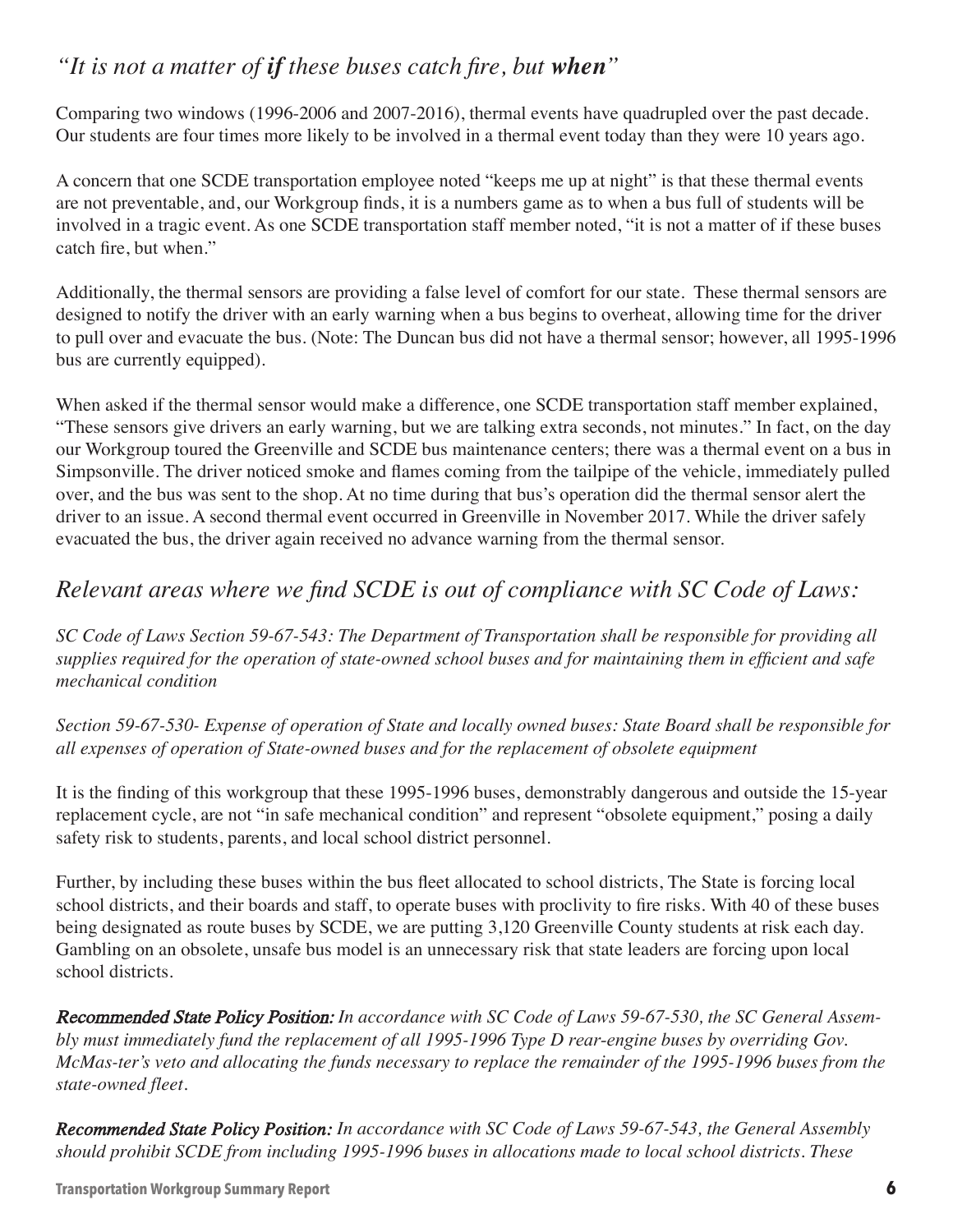*buses are demonstrably unsafe, and the risk of a thermal event has quadrupled over the past decade. To include these buses in our daily routing is a gamble legislators should not ask local school districts to take.* 

#### **Challenge #2: Improve Reliable Transportation**

Transportation challenges are not limited to these 1995-1996 Type D rear-engine buses. Over half of the stateowned bus fleet is out of compliance with the state mandated 15-year replacement cycle required by SC Code of Laws 59-67-580.

*Section 59-67-580: Replacement Cycle; funding: With funds appropriated by the General Assembly for school bus purchases, the State Board of Education shall implement a school bus replacement cycle to replace approx*imately one-fifteenth of the fleet each year with new school buses. *These funds must not be used for school bus maintenance or fuel.*

While state law requires for 1/15 of the bus fleet to be replaced on an annual basis, the caveat "with funds appropriated by the General Assembly" has thwarted these efforts. Some state leaders have noted that any general funds allocated to SCDE could be used for vehicles, while others note that without a specific line-item designation, undesignated general funds are unavailable for use on buses. This confusion between the SC General Assembly and SCDE should be resolved and remedied.

The General Assembly, in partnership with SCDE, has allocated \$141 million for bus replacement over the past 10 years. Even with this allocation, there are still 3,382 buses (59.7% of the SCDE bus fleet) that are older than 15 years of age. In Greenville County, 163 of the 390 buses allocated by SCDE are 15 years or older (41% of fleet). For a bus system that drives 6.7 million miles annually, this aging fleet poses a significant challenge to local districts.

# *Thermal events are "the tip of the iceberg"*

In an interview with a Greenville County Schools transportation employee, it was noted: "The thermal events are a huge deal. But that's just the tip of the iceberg. The aging bus fleet is more expensive [to operate], more likely to break down, more likely to cause students to be late to school, and less reliable."

Since 2015, an average of 20 buses break down daily in the state-owned fleet assigned to Greenville County Schools. Greenville County Schools transportation staff note that "breakdown" applies to any non-drivable bus, which could be a headlamp that won't turn on, a cracked mirror or windshield, or a mechanical issue causing a bus not to start – "Not all breakdowns are major mechanical issues: Some are challenges that are detected by a routine daily inspection, but most are issues where the age of the bus contributes to its condition."

When a breakdown occurs, a replacement bus has to be routed, and the likelihood that students are delayed in arriving to school and home increases. An average of 20 buses in the Greenville County Schools state-owned fleet breaks down each day. These 3,600 annual breakdown events translate to over 150,000 late student arrivals annually (with many of these being the same students late to school on a recurring basis).

In 2015, Greenville County Schools reported that 40% of late buses (more than 15 minutes late) were caused by mechanical issues.

#### *Relevant areas where we find SCDE is out of compliance with SC Code of Laws:*

Section 59-67-240: The driver of each school bus shall cooperate with the teachers in their work in the school to which he is transporting pupils by being on time in the mornings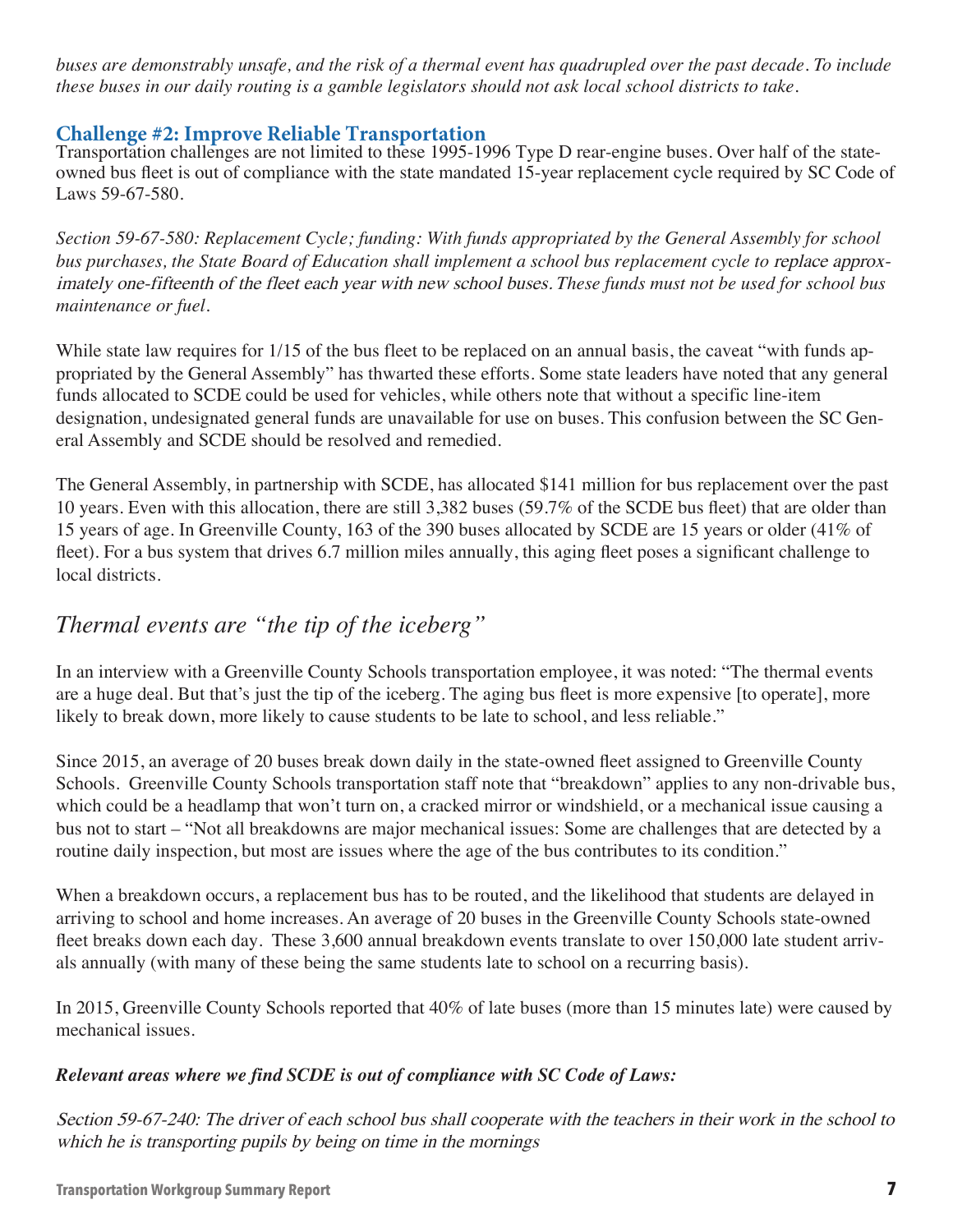We are putting our drivers at a disadvantage by holding them accountable to a state law that mandates they arrive on time, while forcing them to drive 20-30 year-old buses that break down on a regular basis. Driver retention is directly linked to job satisfaction, and nothing is a greater determinant than the condition of the equipment we provide for our employees.

|                                               | 2014-2015   | 2015-2016   | 2016-2017   |
|-----------------------------------------------|-------------|-------------|-------------|
| Driver-related issues                         | 1,352 (44%) | 1,868 (48%) | 3,832 (63%) |
| Student-related issues                        | 96 (3%)     | 96 (3%)     | 127 (2%)    |
| Breakdowns/mechanical issues                  | 1,105 (36%) | 1,191 (31%) | 1,179 (19%) |
| School-related issues                         | 224 (7%)    | 260 (7%)    | 220 (4%)    |
| Unforseen issues (e.g., traffic, road issues) | 166 (5%)    | 233 (6%)    | 257 (4%)    |
| Other                                         | 117 (4%)    | 238 (6%)    | 434 (7%)    |
| <b>Totals</b>                                 | 3,060       | 3,886       | 6,049       |

#### **Summary of late buses as reported by Greenville County Schools**

## *"We are pouring money down the drain"*

Additionally, buses older than 15 years of age are more than twice as expensive to operate. According to SCDE transportation staff, a 1995 bus costs 49 cents/mile to operate, while a 2013 bus costs 21 cents/mile. In Greenville County Schools, where we have 105 buses older than 2002, and each of these buses travel an average of 13,500 miles annually, this translates to an added annual cost of \$396,600 for taxpayers. "We are pouring money down the drain," one Greenville County School Board member explained. "How can we, as fiscal conservatives, allow the local school district and the SCDE staff to waste nearly \$400,000 annually on operating outdated equipment?"

In order to bring our bus fleet up to compliance with our 15-year state-mandated replacement cycle, an additional \$159 million is needed. Then, an additional \$34.1 million/year (calculated at 350 buses per year: 1/15 of state owned fleet x \$89,614/bus). It should be noted that the cost of buses will increase over time. Additionally, this allocation does not account for growth that will occur.

*Recommended State Policy Position: The General Assembly should annually appropriate the necessary funds for a 15-year bus replacement cycle, as required by statute. SCDE's current estimated cost to achieve this is \$34.1 million per year.*

*Recommended State Policy Position: The SCDE must develop and the General Assembly must fund a formula to* add additional buses to the school bus fleet to accommodate student growth.

## *So there are not enough buses. What other options exist to share resources?*

In a multi-stakeholder meeting between Greenville County School Transportation Workgroup members, Greenlink staff, and Piedmont Health Foundation leaders, there was a desire expressed for a collaborative environment, where state transportation resources could be pooled with school district resources and those from the City of Greenville and Greenville County to develop a coordinated, streamlined public transportation system.

"We have buses and are ready to roll," one stakeholder shared. A collaborative partnership between Greenlink and Greenville County Schools would allow both entities to maximize their bus fleet operations, and, through shared resources, allow for a more streamlined public transportation system. However, currently the SC Code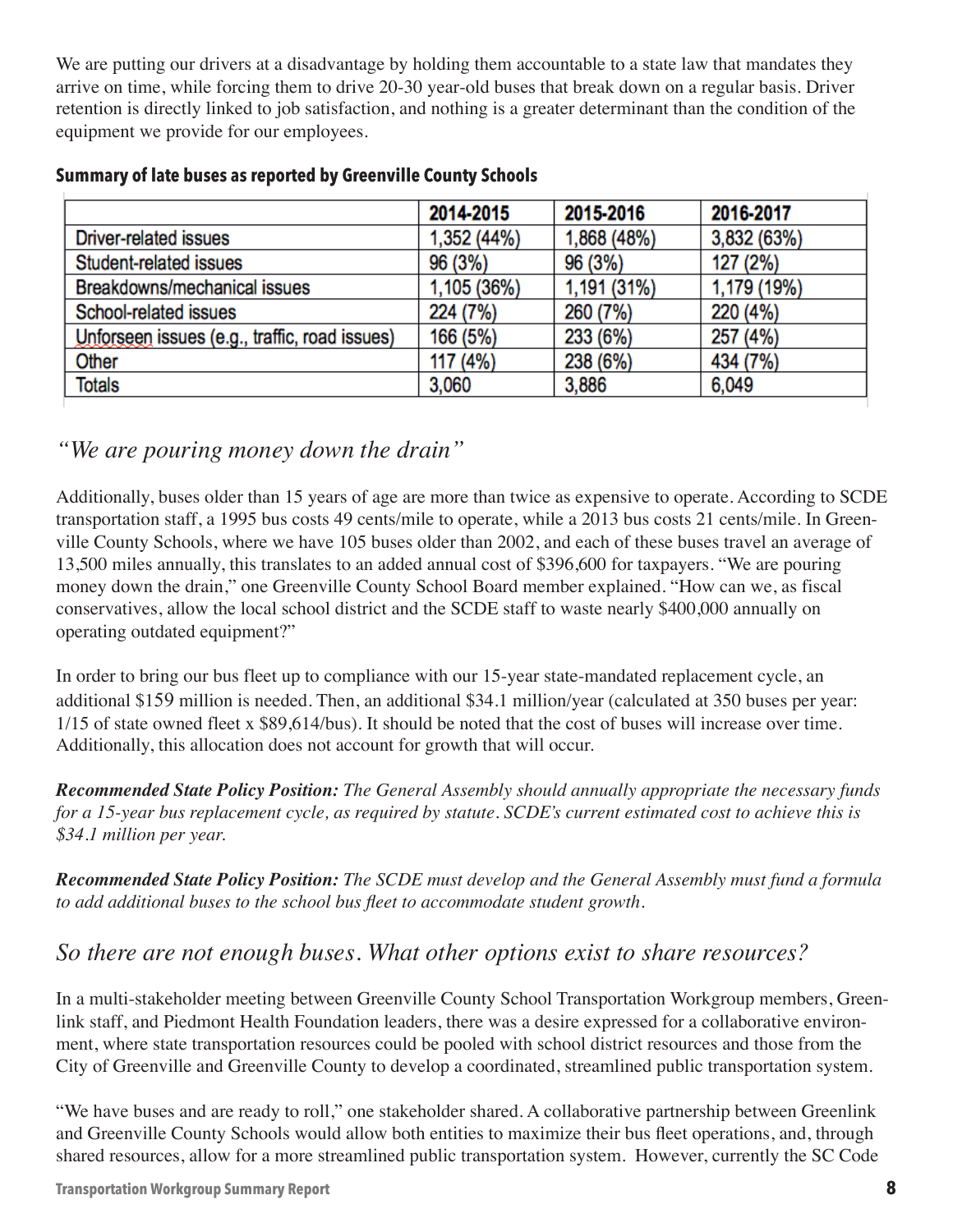of Laws has very specific language regarding the types of buses that may be used for student transportation, including color and size. The SC Board of Education should be granted the authority to allow local school districts to request waivers from specific regulations on a case-by-case basis.

*Relevant areas where we find SC DOE is out of compliance with SC Code of Laws:* 

*SC Code of Laws 59-67-460- State Aid: The County shall . . . receive aid from the State for pupils thus transported only on the basis of the average per pupil operating cost of State-owned equipment for the current year as determined by the State Board of Education*

Unfortunately, to date, SCDE has failed to calculate and share this per pupil operating cost, despite requests from this Workgroup. Understanding the per pupil operating expenses would provide school districts with critical information needed in pursuing cost-saving collaborative partnerships.

*Recommended State Policy Position: The General Assembly should require SCDE to promulgate and publish the* "average per pupil operating cost of its state-owned fleet" as required by 59-67-460 to allow local school districts the flexibility to contract out parts of the bus operation system.

*Recommended Local Policy Position: Greenville County Schools staff and board should meet with City of Greenville and Greenville County staffs and councils to explore possible cost savings and system efficiencies of coordinated shared bus services between Greenville County Schools and Greenlink and the policy recommendations necessary to foster these collaborations.*

# *SCDE* should model collaborative efficiencies through co-location of services

Greenville County has seen remarkable growth over the past 30 years. Areas of the county that were once rural are now crossed by major arteries in a complex transportation network. Nowhere is this more evident than in the Haywood Road/Halton Road area.

When the SC Department of Education acquired the location for the state bus shop on Halton Road, it was a rural, two-lane road. In the five decades since the opening of this shop, Haywood Road's growth has skyrocketed, spurred by the opening of Haywood Mall in 1980 and the expansion of Haywood Road-based services from 1990-2010. The traffic on adjoining Halton Road has become a continuous issue. In 2016, 15,000 cars passed by the Halton Road bus shop on a daily basis, making it one of the busiest intersections in the area.

During a recent tour of the SCDE bus shop on Halton Road, staff members commented on the challenges an outdated bus shop poses, compounded by the difficulty to drivers in accessing the bus shop because of increased traffic density.

Greenville County Schools has a state-of-the-art bus center in the Donaldson Center, and space was allocated on a neighboring lot for the relocation of the Halton Road facility. This co-location of bus services would serve as a model of state and county collaboration, and would increase the efficiency of our bus fleet by reducing ride times on congested thoroughfares.

Additionally, City of Greenville staff members report that they have received interest from developers regarding purchasing the Halton Road location. The SCDE could use these funds to build a modernized bus maintenance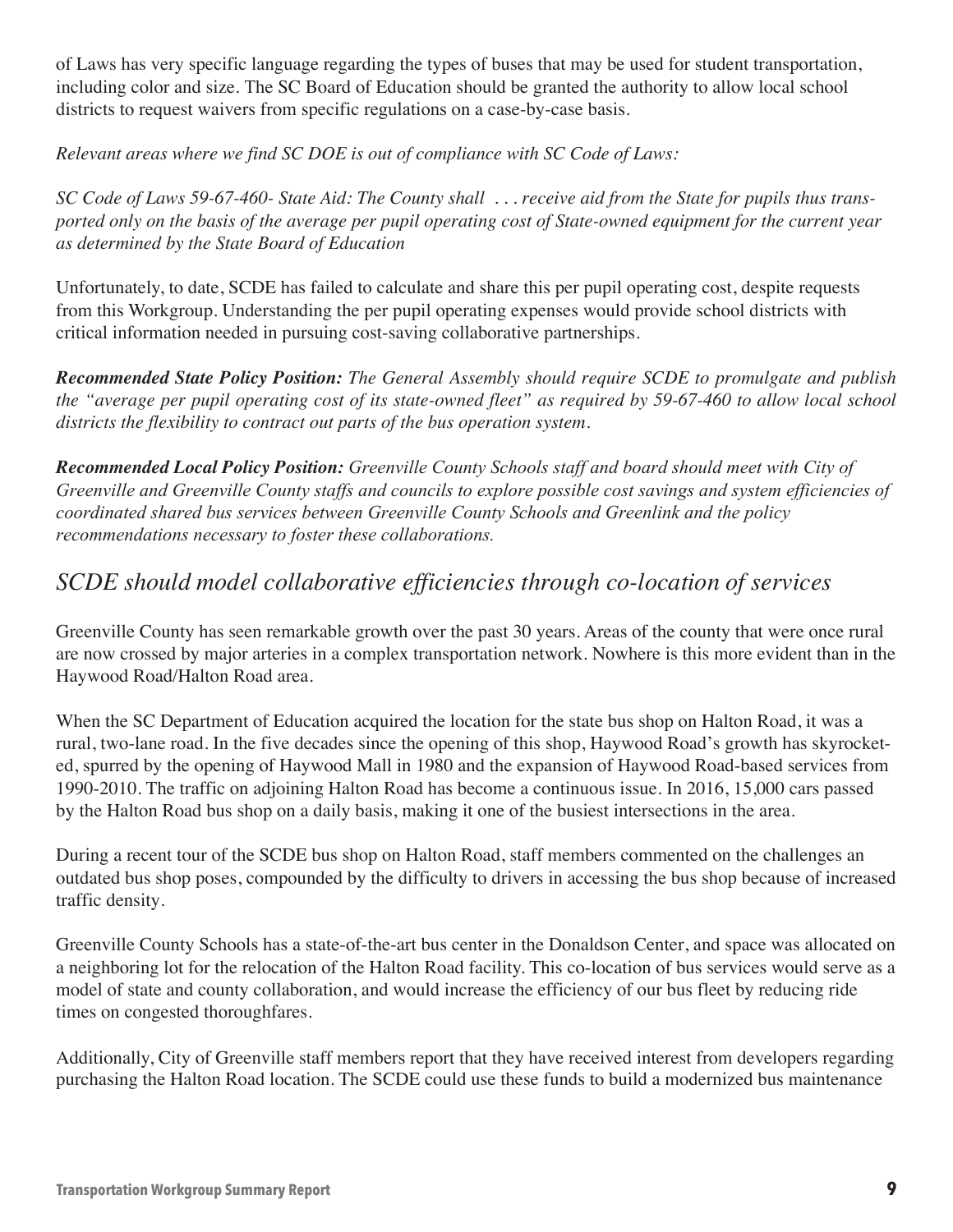shop, co-located with Greenville County Schools' bus shop at Donaldson Center. The SC General Assembly approved a request to relocate the services under a prior SCDE administration, but the request was ignored, and action is still needed.

*Recommended State Policy Position: The General Assembly should adopt a proviso allowing SCDE to sell the Halton Road state-owned bus shop and use the proceeds to build a new bus shop facility co-located with GCS' bus shop at Donald-son Center.*

#### **Challenge #3: Foster innovative efforts and collaboration to address our underfunded**

#### **transportation system**

Recognizing that a modernized bus fleet will cost \$34.1 million annually, the Workgroup recommends the following innovative practices that could help reduce local and state transportation burdens while these funds are being secured:

*Innovative Practice 1: Adjusting regulations on public school driver credentials to allow a non-CDL driver to operate a 14-passenger bus on regular routes*

A shortage of drivers, compounded by a shortage of reliable, safe buses, has led the Greenville County Schools Board of Trustees to consider alternative transportation options.

Currently, the majority of Greenville County routes that are greater than 90 minutes are rural routes serving Slater Marietta Elementary School, Travelers Rest High School, and Northwest Middle School. These routes are longer due to the topography of routes (winding roads) and sparse populations. It is the position of District staff that additional full-size buses would not create a significant reduction in ride times because of the distance between stops.

Additionally, magnet school routes are long, because of the non-traditional attendance areas. Some magnet school routes begin as early as 5:30 a.m., and some continue until well after 6:30 p.m.

One of the most significant causes of the driver shortage is the lack of drivers possessing a CDL. As one administrator noted: "Even if the State (SCDE transportation department) sent us a fleet of brand-new buses for every route, we couldn't staff them because we don't have enough eligible drivers." SC Transportation regulations mandate that, regardless of size of bus, any vehicle used for bus routes must be operated by a driver with a valid CDL, even though state transportation laws permit a driver without a CDL to operate a 14-passenger bus outside of the school system.

The adjustment of this regulation would allow districts to purchase 14-passenger buses to reduce wait times and increase the pool of qualified drivers. Additionally, 14-passenger buses are more easily navigated on rural routes. Further, by assigning these smaller buses to high school routes, high school staff members could operate buses (outside of their normal duties), and the buses could remain on site to be used as activity buses.

#### *Areas of the law where this authority is given to SCDE:*

*Section 59-67-470- Bus drivers: No person shall be authorized to drive a school bus in this state transporting children* . . . who has not been certified by the State Board of Education

Section 59-67-108B- Training and Certification of drivers: The state department of Education shall establish an *appropriate level of driver certification*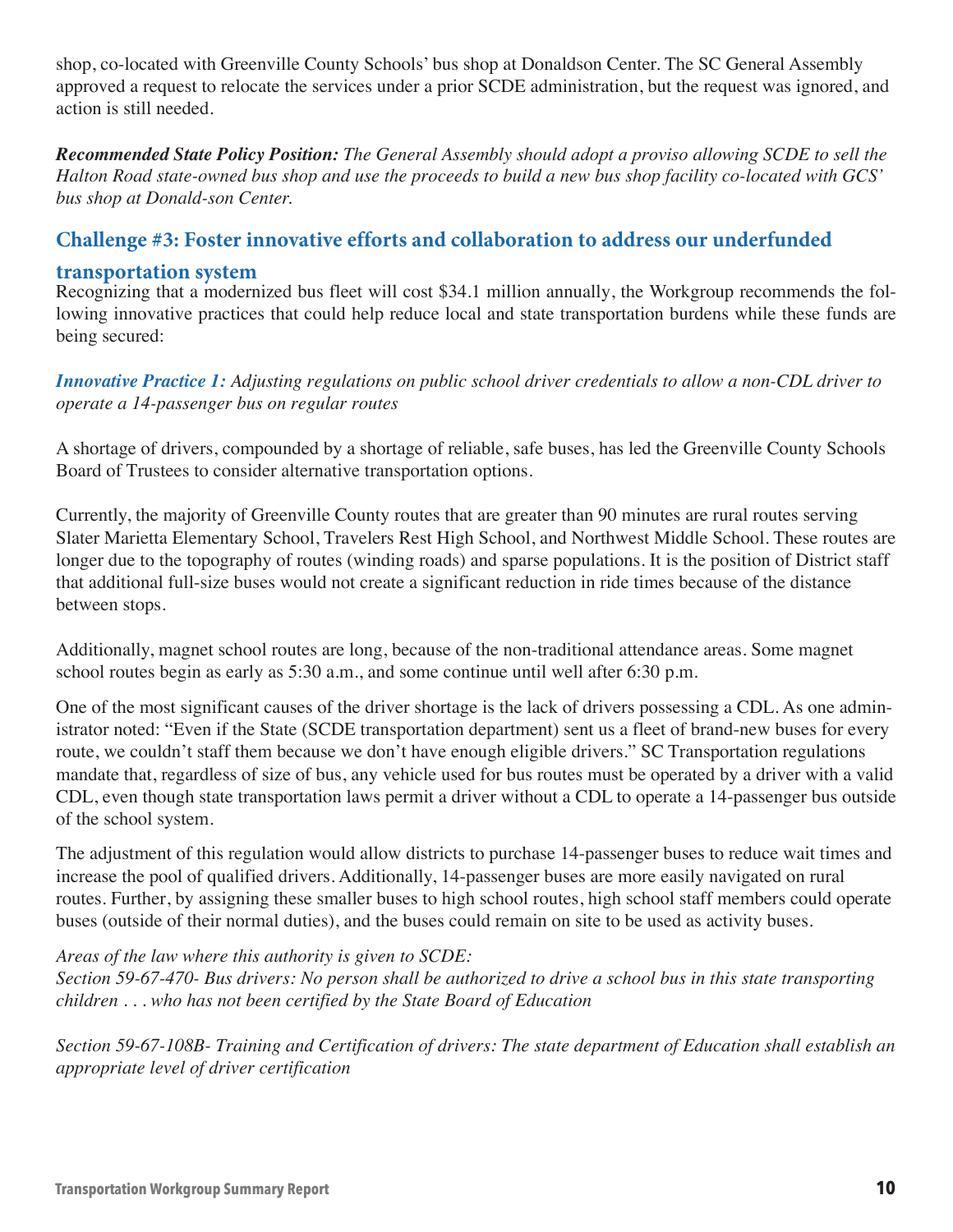*Recommended State Policy Position: SBE should amend regulations regarding public school driver credentials to allow non-CDL drivers to operate 14 –passenger buses on regular routes.* 

#### *Innovative Practice 2: Increase walkability to schools*

Typically in Greenville County, families in our urban and suburban areas have increased interest in walking to school, which would reduce bus fleet needs. Unfortunately, a lack of consistent policy regarding crosswalks, crossing guards, bike lanes, and sidewalk access create a hodgepodge of walkability concerns. Parents have reported a willingness to walk, if routes were safer. The financial burden of safe, walkable routes could be reduced with more consistent planning. For example, one school requires six crossing guards because of a lack of lighted crosswalks. A consistent policy regarding the importance of connected neighborhood access would improve walking conditions, and foster greater walkability, reducing "hazardous route" demands on local school districts.

*Recommended Local Policy Position: Greenville County Council and local municipalities should reduce hazardous routes by requiring new residential developments to include pedestrian facilities that connect to the public sidewalk system and by working to retrofit existing development to create safe routes to schools (e.g., multi-use paths, bike paths, sidewalks, signalized and non-signalized crosswalks).* 

*Innovative Practice 3: Reduce Hazardous Route zones in urban school districts*

*SC Code of Laws Section 59-67-420- Extent of Transportation to be provided: State . . . assumes no obligation to transport any student to or from school that lives within one and one-half miles of the school he attends*

For parents and families unable to walk to school, but who live less than 1.5 miles from school, the burden of pupil transportation falls to the local school district. In an urban community like Greenville, this translates to \$105,000 in "Hazardous Route" fees owed by a local school district to SCDE for use of their vehicles to pick up students who live within 1.5 miles of their school, but feel it is unsafe to walk within these zones.

It is the position of the Greenville County Schools Board of Trustees that the 1.5-mile range is far too large for an urban setting. In a recent review of school assignment areas, 20,346 students (or 27% of school population) reside less than 1.5 miles from their schools, meaning the SCDE assumes NO ROLE in providing their transportation. Some of our schools have nearly 100% of the school's attendance area within 1.5 miles.

*Recommended State Policy Position: The General Assembly should appropriate the necessary funds to reduce the "hazardous route" zone from 1.5 miles to .5 miles to increase the likelihood that a student could be served by bus transportation in unsafe, dense, urban traffic areas.*

*Innovative Practice 4: Improve bus monitoring systems to support efficiency, increase driver accountability, and improve student monitoring*

Many of the challenges in our bus fleet are the result of ineffective monitoring systems. For example, an online GPS tracking system would allow school districts (and SCDE) to receive regular reports of breakdowns, late buses, and driver behaviors to improve efficiencies in the system and to more accurately pinpoint challenges.

Section 59-67-240- Other duties of the driver: The driver shall be responsible for maintaining good conduct *upon his bus, and shall report promptly to the governing head of the school to or from which the pupils are trans-ported any misconduct or violation*